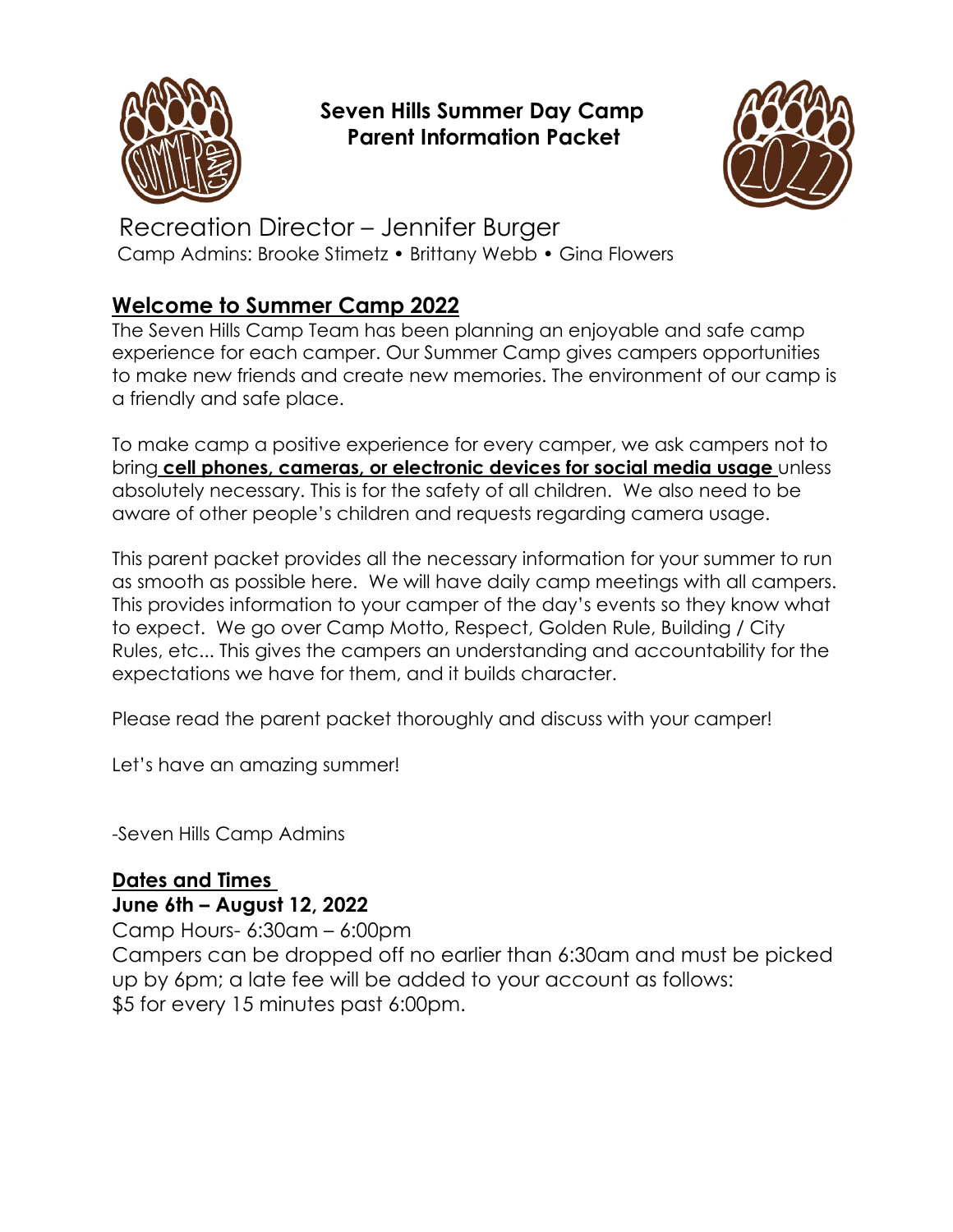### **Staff Information**

Points of Contact: Camp Directors: Brooke Stimetz • Brittany Webb • Gina Flowers 216-524-6262 Ext. 408 [camps@sevenhillsohio.org](mailto:camps@sevenhillsohio.org)

Recreation Director – Jen Burger - 216-524-6262 Ext. 401 [jburger@sevenhillsohio.org](mailto:jburger@sevenhillsohio.org)

If you need to have direct communication with your camper, please call 216- 524-6262 and your child`s counselor will be paged. Your child will be accompanied to the phone (remember, throughout the day, they may be outside, in the pool, doing an activity, etc...).

In case of emergency or for immediate information, please have the receptionist page the Manager on Duty and they will respond appropriately. If transferred to voicemail, please call back immediately.

# **Counselor Info**

Counselors have camp experience and training. Counselors and all Recreation Center staff are Adult, Infant, & Child CPR, First Aid and AED, certified by the American Red Cross. All employees have passed background checks.

# **Enrollment Policies**

**Full payment for camp must be paid by the Thursday before the week that you are requesting.**

Payments for camp and field trips must be made at the front desk or online at www.sevenhillsohio.org.

Field Trips must be paid for 2 weeks ahead of the trip to accommodate transportation.

Emergency Medical Authorization Form must be completely filled out before your camper attends camp.

The decision to transfer funds for full time / part time will be made on a case by case basis and the final decisions will be made by the Camp Director, the Assistant Director, and the Recreation Director.

# **Due to scheduling requirements, no refunds.**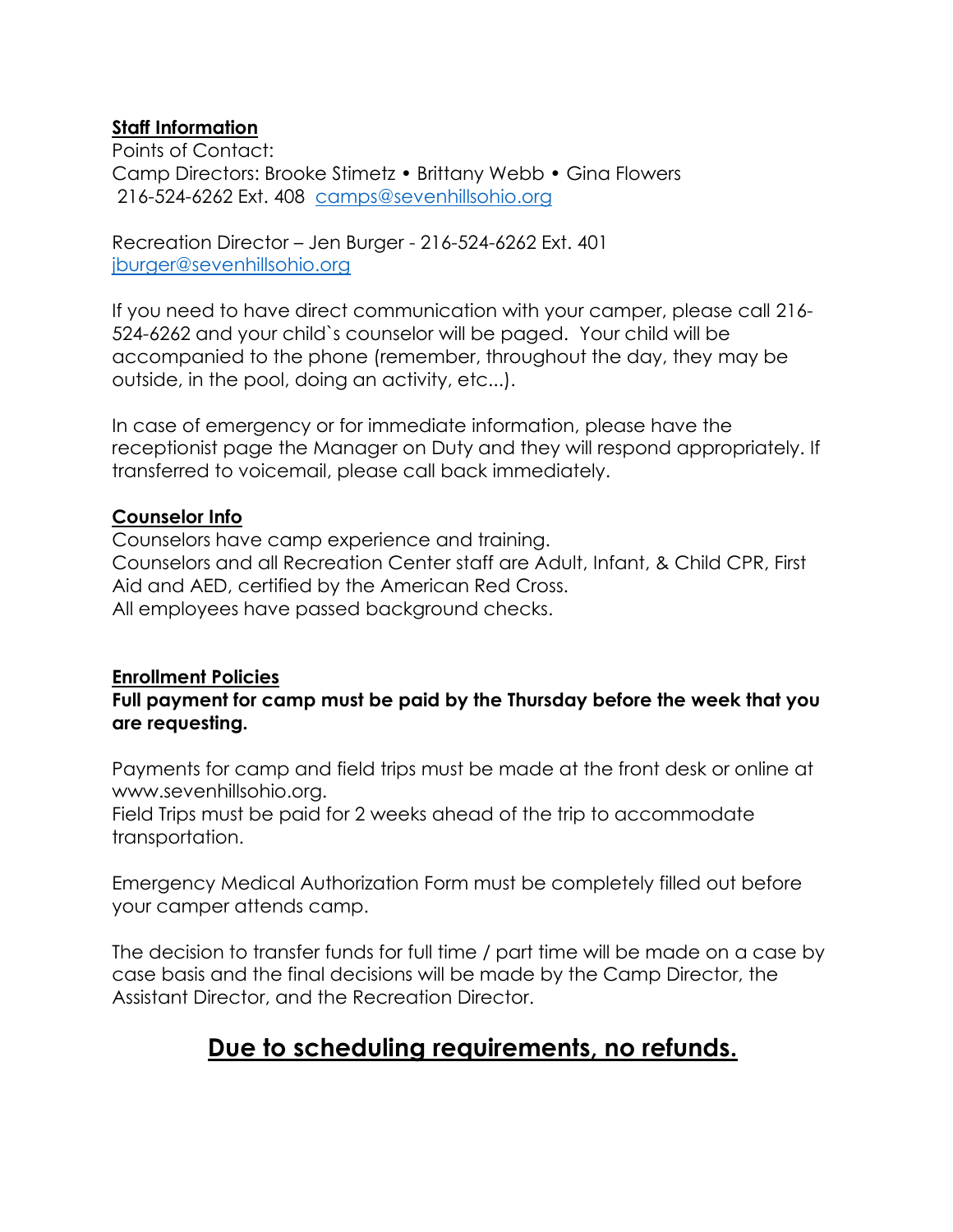# **Health Policies**

**Please remember that if your child is sick, he/she should not be at camp. Campers MUST be fever-free for 24 hours without medication before returning to camp after any illness. Keeping children home when they are sick is critical to prevention.**

# **Illness:**

Children are checked each day upon arrival at the center for any sign of illness. The OAC rule 5101:2 recommends that the following precautions be taken for a child who looks ill:

1. Signs of illness that may be threatening:

Severe coughing, high pitched whistling (barky) sound, redness or blueness in face, difficulty or rapid breathing.

Vomiting with other signs such as headache or fever.

Apparent fever when in combination with any other sign of illness such as lethargy, abnormal activity, vomiting, extreme tiredness, and difficulty to wake. Difficulty breathing and swallowing.

**Actions**: Call Parents / 9-1-1 if necessary.

2. Signs of a Probable illness:

Sore Throat

Redness, swelling, drainage of eye Unusual spots/rash with fever or itching Crusty, bright yellow, gummy skin sore Diarrhea (more than two times a day) Vomiting (more than two times a day) Yellow skin and white eyes Clay colored stools or tea colored urine **Actions**: Call Parents. **Parent must pick up child**

3. Signs of possible illness or a mildly ill child: Earache, check for fever or discharge Headache

Itching of scalp (isolate until verified or treated)

Fever

Fussiness

Runny nose

Mild cough

**Actions**: Watch child closely and take notes. Notify and discuss signs with parent.

# **\*If your child is ill, please do not send them!**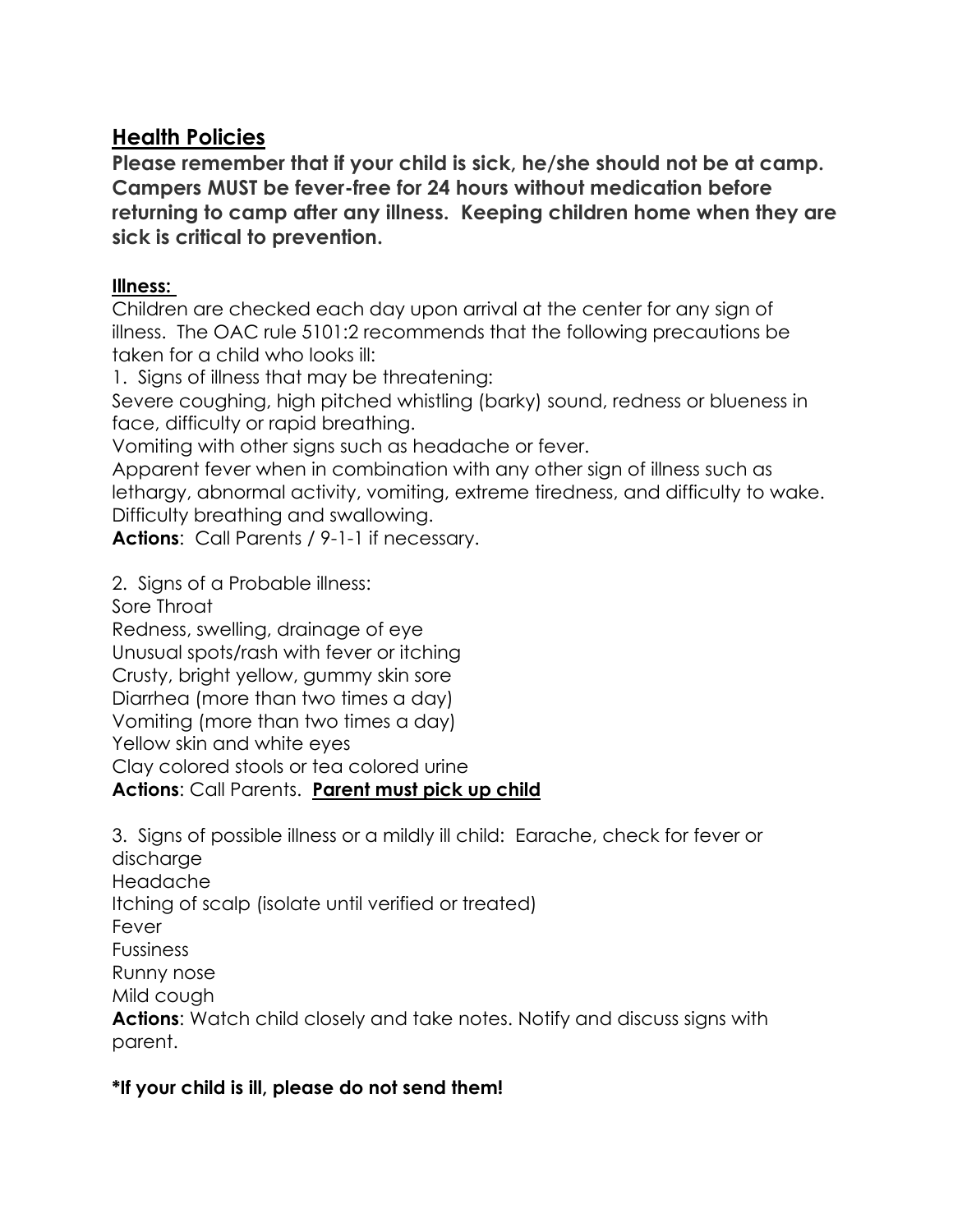4. For a life threatening and probable illness that might be communicable, according to ODHS rule 5101:2-12-50 the child needs to be isolated and discharged. The administrator will call and discuss the child's illness with the parents. **Parent must pick child up immediately.**

If the child is isolated for discharge and/or observation, the following steps must be observed:

1. The child will be placed in the back office away from the other children.

2. The child will be supervised by a designated staff member.

3. The child will be kept comfortable and supervised.

4. The staff member will maintain continued observation.

5. The staff member will record the observations on the Camp Incident Form.

# **Medication Administration:**

Prescription medications will only be administered under these circumstances:

1. Medications must be placed in a LABELED bag

2. The labeled bag must include the name of medication, dosage, dated instructions, and signature from a licensed physician.

3. Prescription medication will not be administered after the expiration date stated by the physician.

Non-prescription fever-reducing medications that do not contain aspirin or nonprescription cough or cold medications that do not contain codeine may be administered by the center under these circumstances:

1. Must include written instructions from the parent or guardian on the form.

2. The form shall include the name of the medication, name of the child, birth date of the child, date, time administered and the parent or guardian's signature.

3. The label shall specify appropriate dosages based on the child's age or weight.

4. The dosages administered by the center shall not exceed the manufacturer's recommended dosages.

5. The medication is to be administered by the center for no longer than three days at one time.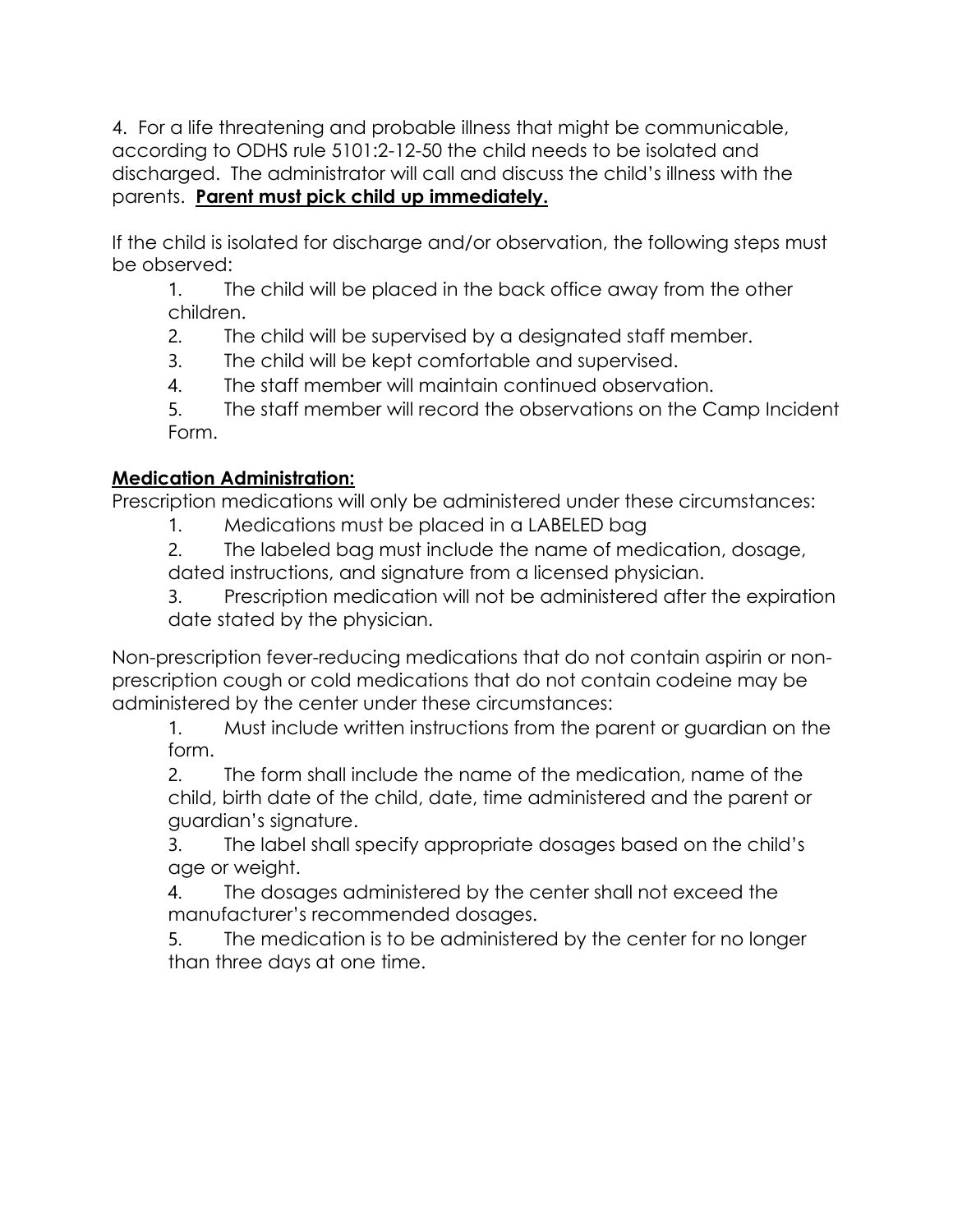Non-prescription topical ointments, creams or lotions may be administered by the center under these circumstances:

1. Must include written instructions from the parent or guardian on the form.

2. Name of the medication, name of the child, birth date of the child, date, and the parent or guardian's signature.

3. Written instructions shall be valid for no longer than three months.

4. Authorization for administration of the ointment, cream, or lotion may be canceled by written request of the parent at any time.

5. When used for skin irritations or manifestations of skin irritations, the ointment, cream, or lotion shall be administered by the center for no longer than fourteen consecutive days at any one time.

# **Staff Responsibilities Regarding Medication**

Medications, ointments, creams, or lotions shall be kept in a safe location where children cannot reach it. A medication requiring refrigeration shall be refrigerated immediately upon arrival at the center and shall be stored so as not to contaminate foodstuffs- Parents are asked to convey medication requirements at drop off.

The staff member responsible for administering medication, ointments, creams, or lotions shall verify administering the medication, ointments, creams, or lotions by completing the form provided by the director each time the medication is given.

Written instruction from the physician or parent or guardian shall be kept on file at the center for a period of one year following administration of medication, ointments, creams, or lotions and shall be available for review by the director, upon request. (Only Summer Camp Director or Head Counselor will administer drugs.)

No vitamins, modified diets, or supplements will be administered unless instructions to do so are written, signed, and dated by a licensed physician and prescribed for a specific child.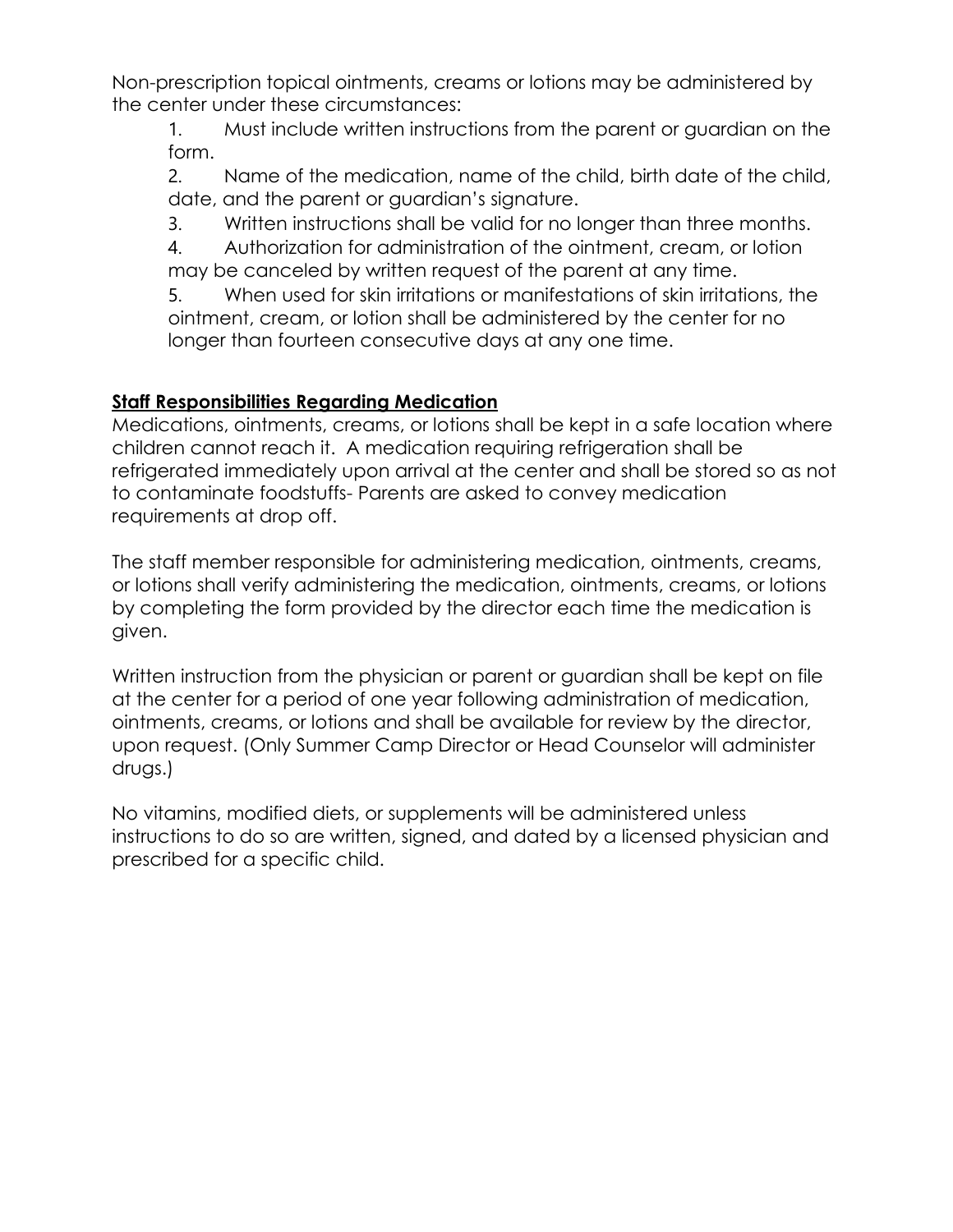## **Discipline Policies**

We urge the children to make good choices, which in turn, create good consequences. Our goal is to guide the children with their social skills. We will aid in talking with the child about the situation, monitoring children while they talk through a problem together, redirect them to another activity, and praise them for good behavior.

In accordance with the 5101:2-12-56 of the Ohio Revised Code, the following approaches **are not** used in our center:

- 1. Using cruel, harsh, or corporal punishment;
- 2. Using physical restraints to confine a child;
- 3. Confining a child in an enclosed space;
- 4. Humiliating or using profane language, threats, derogatory remarks, or verbal abuse;

5. Having to discipline a child for failure to eat, sleep, or toilet training accidents;

6. Techniques of discipline shall not humiliate, shame, or frighten a child;

7. Withholding food, rest or toilet use;

- 8. Delegating discipline to any other child
- 9. The center shall not abuse or neglect children.

**Under the rule of 5101:2-12-45 staff members are required by law to report signs of abuse or child neglect to the local children's service agency. Anytime a child is disciplined for any reason the staff will fill out an incident form that the child's parent or legal guardian will have to sign and return to the recreation center before that child will be allowed to participate in the camp again.**

The type of discipline depends on the severity of a child's actions, and how frequently a child disobeys the rules. The general guidelines for discipline are: 1st offense-Warning

2nd offense- Calming chair / loss of pool time/activity time

3<sup>rd</sup> offense- See Camp Director or Manager on Duty, fill out an incident report

#### **From there, 3 incident reports will result in a suspension of 3 days without a refund.**

**Any further issues after suspension, camper will be asked to stay home for the rest of the summer.**

**Parents: these are our policies. They are non-negotiable. If your child cannot abide by the rules, they will be asked to leave camp (no refund). We do our best, for every camper to have a great, safe summer experience.**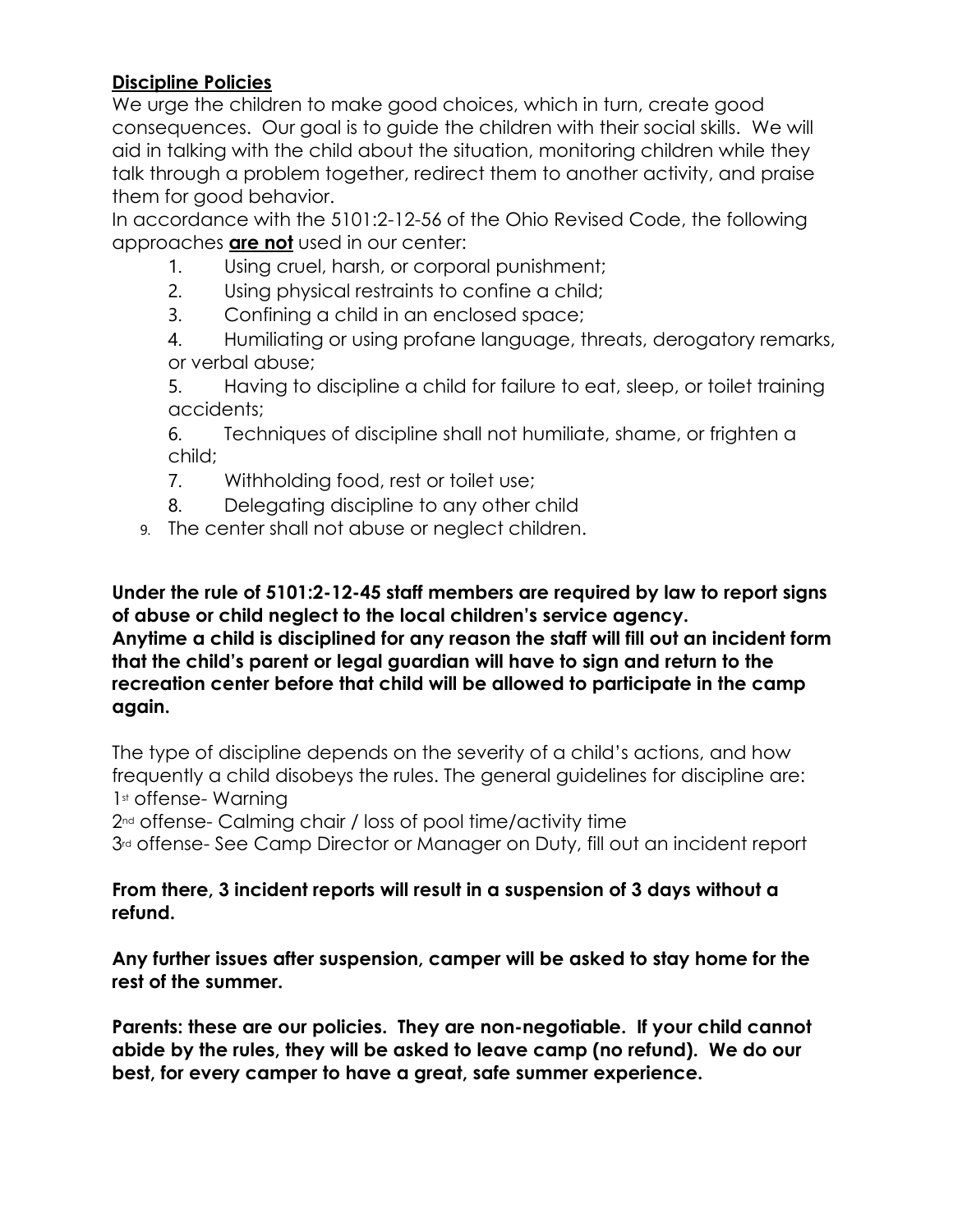## **General Information**

## **For safety reasons, all parents will sign their campers in (morning) and out (afternoon) of camp each day.**

The staff will release campers only to the persons who are on the release emergency form, which was provided by the parent and who are 16 years of age and older. If an emergency arises, the parent must call and provide a written, signed note giving the person permission to pick up their child. Staff will check IDs of anyone they do not recognize. Please let people know about this ahead of time so they can bring a picture ID, and they are not offended.

## **Safety is our top priority. Here is a list of our do's and don'ts to discuss with your camper prior to camp.**

Always ask permission before leaving any area. No touching, bullying, fighting, pushing, hitting, name calling etc. Remember the "Golden Rule." Listen to the counselors the first time. Use an inside voice when indoors. Clean up after yourself.

#### **Evacuation Procedures**

In the event of an emergency where the facility must be evacuated, you will be notified by phone – pending info listed on your emergency form. We have evacuation procedures in order. **Please be sure your emergency form is up to date.**

#### **T-Shirts**

Camp T-Shirts will be available, every camper gets a shirt free of charge. Thursday is Field Trip Day and all campers are required to wear camp shirts whether they go on the field trip or not.

#### **Breakfast / Lunch / Snack time**

We offer breakfast for purchase during before care, 6:30am to 8:30am. The cost is \$3 a day or \$12 for the week. A weekly menu will be in the newsletter. It is the camper's responsibility to bring their own lunch and snack. Coolers are provided for the lunches.

**We have a Camp Store for the campers, everything is \$1, campers will be able to purchase snack items. The money collected will go right back into camp!** There are also vending machines located in the Recreation Center in which children will be able to purchase snacks and drinks.

Pack a snack with a drink to have after the children go swimming – swimming makes campers "hangry"!  $\odot$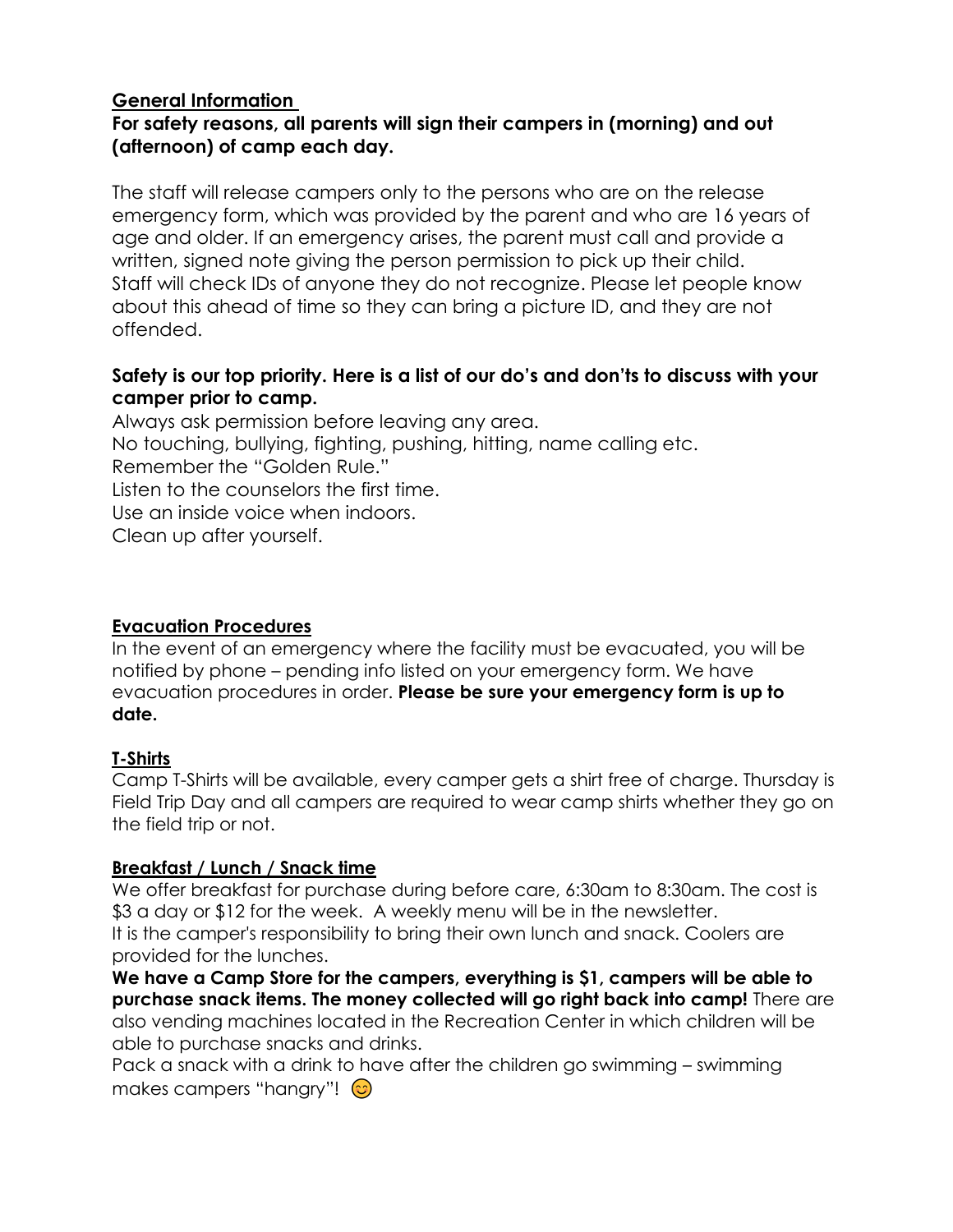#### **Swimming Information**

Upon signing up for Seven Hills Day Camp- all campers are signing up for all activities including swimming. If there are limitations or a child cannot participate in an activity, this must be put in writing at the beginning of camp addressed to the Camp Director.

The pool at Seven Hills Recreation Center will be used daily by camp.

Children should expect to swim every day. This means campers should always bring a swimsuit, towel, flip-flops, goggles, and a bag for wet items.

The pool is chlorinated and is kept around 84 degrees.

American Red Cross certified lifeguards are always on duty.

Counselors are required to swim with campers as well.

#### **Field Trips/ Guests/ Special Activities**

Announcements about field trips will be made in advance.

All parents will be notified before a field trip takes place. All children will have to bring field trip permission slips and payment back to the Recreation Center 2 weeks before the field trip is scheduled.

Pre- School, Day Camp and Teen Camp all attend field trips or can participate in events!

Scheduled field trips include trips to Progressive Field, Great Lakes Science Center, Seven Hills Lanes, and more!

Please have your camper at the Recreation Center at least 30 minutes before departure time listed on permission slips.

#### **Special Activities**

All parents will be notified of special activities.

Special activities include educational guests, rock walls, trips to Dairy Queen or Kona Ice Truck visits.

Special activities also include themes for different weeks (see last page), parties, and educational activities.

#### **Incident Forms & Behavior Reports**

These forms are to inform parents about minor injuries and behavior issues that occurred at camp. This includes negative and positive behavior reports. If you receive a behavior report, please sign the report and return.

These forms will be provided to the parents at the end of the camp day. The forms must be signed and returned to Summer Camp staff to be kept on file.

#### **Appropriate Clothing/ Misc.**

All children should dress comfortably for sports activities. Tennis shoes and socks are required – NO SANDALS or open toe shoes for camp activities (Flip Flops are only recommended for the swim area and bathrooms! Safety first!)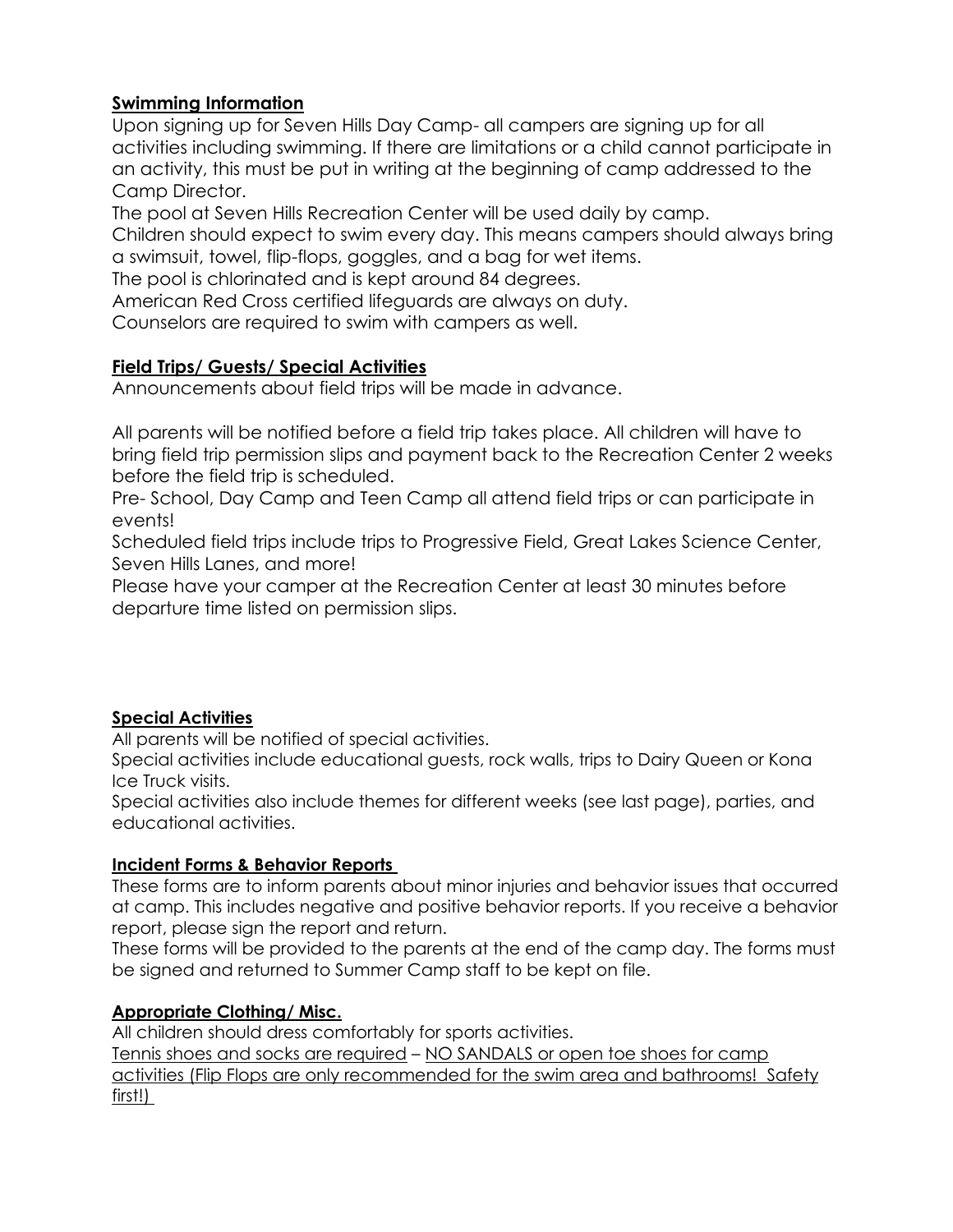#### **What to bring to camp:**

Lunch, snack, water bottle, weather appropriate gear, sunscreen, insect repellant (wipes are best), swimsuit, beach towel, goggles (with name), bag for wet items. Please have ALL items labeled.

#### **What not to bring:**

Cell phone, video games, pocket-knife, personal sports equipment, anything that will break your heart if it gets lost, etc…

#### **Camp Daily Schedule (Usually!)**

6:30am-9am: Before Care (coloring pages, quiet activities) 8am: Breakfast, bring your own or purchase \$3 9am: Camp Meeting ~ *all camps* 9:30am-11:30am: Outdoor Activity or Art / Music Project 11:30am: Lunch 12pm-1:45pm: Group A Swims / Group B – Gym 1:45pm-3:30pm: Group B Swims / Group A Gym Rotate Snack and Library After Swimming 4pm-6pm: After Care ~ Counselor Choice!! (This can change due to weather or building schedule)

# **Seven Hills Summer Day Camp is committed to providing a safe, fun, and enjoyable experience for your children. The Seven Hills Recreation Center is not responsible for lost or stolen items.**

**If you have any questions, concerns, or comments please do not hesitate to call or email 216-524-6262 ext. 408 / [camps@sevenhillsohio.org](mailto:camps@sevenhillsohio.org)**

#### **WEEKLY THEMES**

\*subject to change\*

|                  | Week 1 (6/6-6/10)  | Camp Kickoff                    |
|------------------|--------------------|---------------------------------|
|                  | Week 2 (6/13-6/17) | Outdoor Adventure               |
|                  | Week 3 (6/20-6/24) | Game On                         |
|                  | Week 4 (6/27-7/1)  | Sports / Olympics               |
| Week 5 (7/5-7/8) |                    | <b>All American Celebration</b> |
|                  | Week 6 (7/11-7/15) | Superhero/Princess              |
|                  | Week 7 (7/18-7/22) | Seven Hills Spirit Week         |
|                  | Week 8 (7/25-7/29) | Christmas in July               |
| Week 9 (8/1-8/5) |                    | <b>Wild about Animals</b>       |
|                  | Week 10 (8/8-8/12) | Luau                            |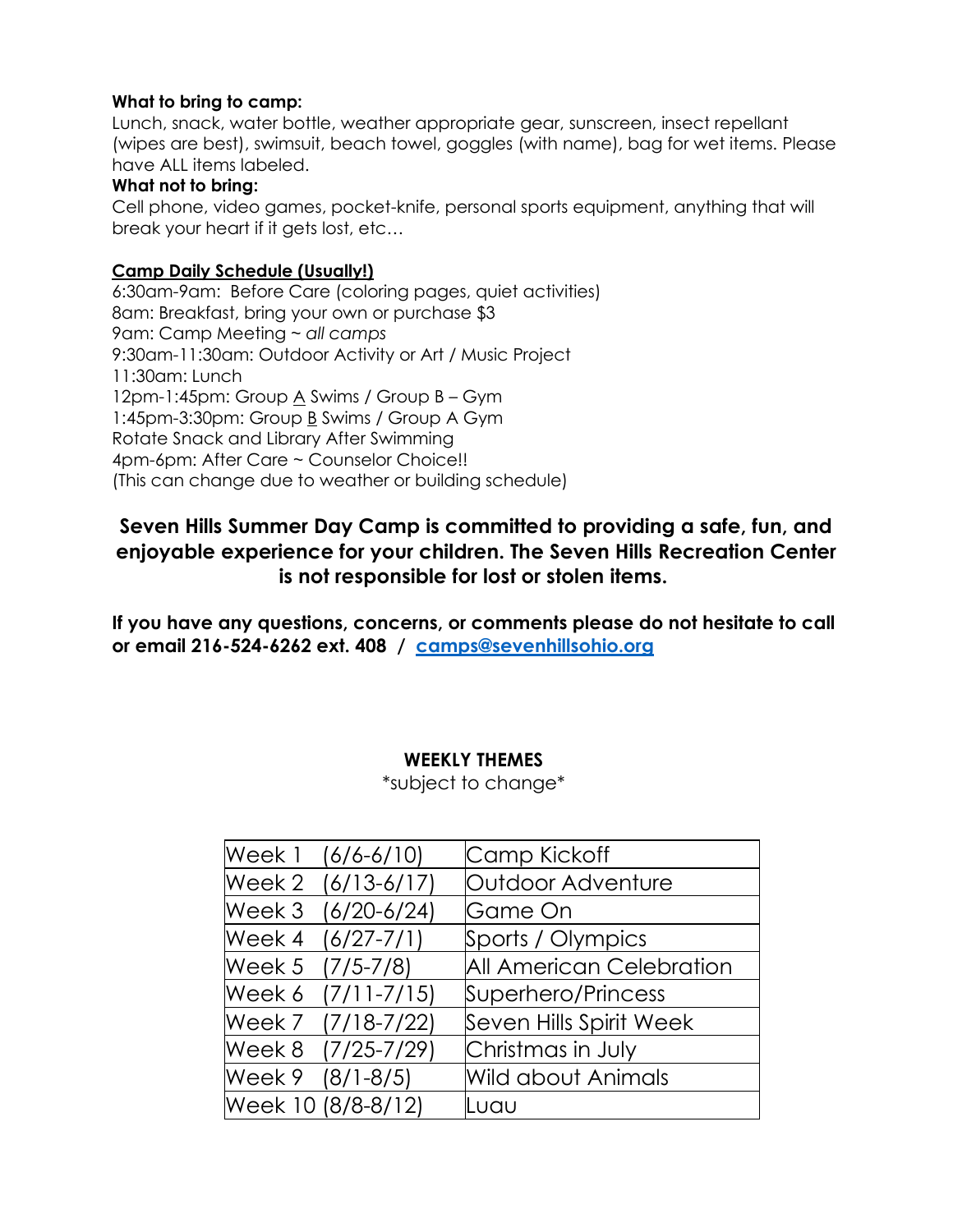# **Please return this page of the handbook, along with the Emergency Medical Authorization PRIOR to the first day of programming for your camper.**

Camper's Name: \_\_\_\_\_\_\_\_\_\_\_\_\_\_\_\_\_\_\_\_\_\_\_\_\_\_\_\_\_\_\_\_\_\_\_\_\_\_\_\_\_\_\_\_\_\_\_\_\_\_\_\_\_

Parents Name(s): **Example 1** and the set of the set of the set of the set of the set of the set of the set of the set of the set of the set of the set of the set of the set of the set of the set of the set of the set of th

Anything you believe we should know about your camper (physical, emotional, anything!) that would help us to better serve your family throughout the school year:

 $\_$  , and the set of the set of the set of the set of the set of the set of the set of the set of the set of the set of the set of the set of the set of the set of the set of the set of the set of the set of the set of th

**I have read and agree to the Summer Day Camp Handbook procedures and policies. I understand that if I do not adhere to the above, my child could lose privileges of attending the program, only with properly documented notification from the Recreation Department.**

| <b>Parent / Guardian Signature:</b> | <b>Date:</b> |
|-------------------------------------|--------------|
|-------------------------------------|--------------|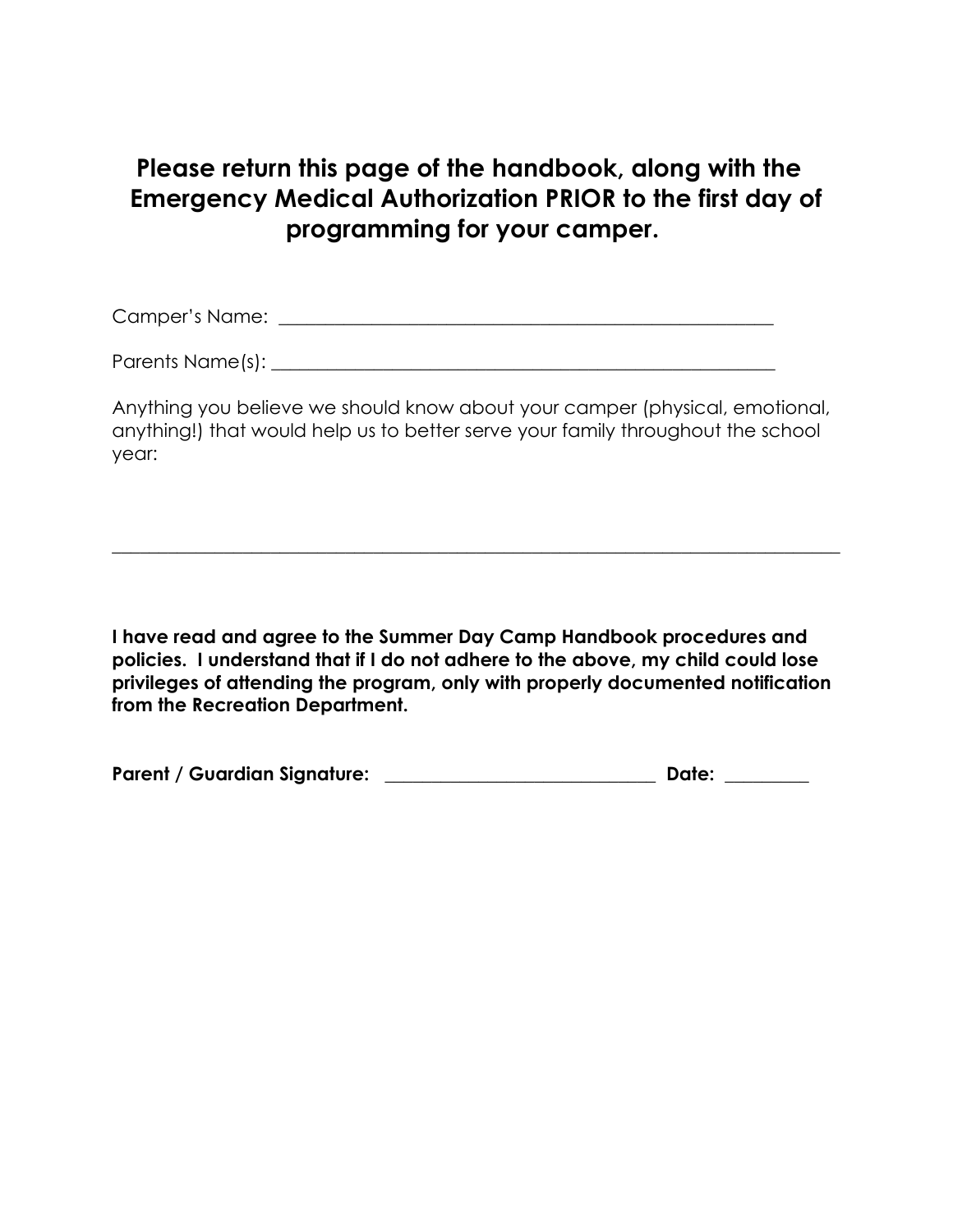#### **EMERGENCY MEDICAL AUTHORIZATION** SEVEN HILLS COMMUNITY RECREATION CENTER

T-Shirt Size

|          | Last                                                                                                                                                                                                                           | First                                                                                                                                                                                                                   | Initial                                                                                                                                                                                                                                                                                                                                                                                                                                                                                                                      |  |  |  |
|----------|--------------------------------------------------------------------------------------------------------------------------------------------------------------------------------------------------------------------------------|-------------------------------------------------------------------------------------------------------------------------------------------------------------------------------------------------------------------------|------------------------------------------------------------------------------------------------------------------------------------------------------------------------------------------------------------------------------------------------------------------------------------------------------------------------------------------------------------------------------------------------------------------------------------------------------------------------------------------------------------------------------|--|--|--|
|          |                                                                                                                                                                                                                                |                                                                                                                                                                                                                         |                                                                                                                                                                                                                                                                                                                                                                                                                                                                                                                              |  |  |  |
|          |                                                                                                                                                                                                                                |                                                                                                                                                                                                                         |                                                                                                                                                                                                                                                                                                                                                                                                                                                                                                                              |  |  |  |
|          |                                                                                                                                                                                                                                | School Attended <b>Attended</b>                                                                                                                                                                                         |                                                                                                                                                                                                                                                                                                                                                                                                                                                                                                                              |  |  |  |
| PURPOSE: | To enable parents and guardians to authorize the provision of emergency treatment for children who become<br>ill or injured while under Recreation Department authority, when parents or guardians cannot be reached.          |                                                                                                                                                                                                                         |                                                                                                                                                                                                                                                                                                                                                                                                                                                                                                                              |  |  |  |
|          | <b>RESIDENTIAL PARENT or GUARDIAN</b>                                                                                                                                                                                          |                                                                                                                                                                                                                         |                                                                                                                                                                                                                                                                                                                                                                                                                                                                                                                              |  |  |  |
|          | Mother's Name entry and the state of the state of the state of the state of the state of the state of the state of the state of the state of the state of the state of the state of the state of the state of the state of the |                                                                                                                                                                                                                         | Daytime Phone Cell Phone                                                                                                                                                                                                                                                                                                                                                                                                                                                                                                     |  |  |  |
|          |                                                                                                                                                                                                                                |                                                                                                                                                                                                                         |                                                                                                                                                                                                                                                                                                                                                                                                                                                                                                                              |  |  |  |
|          |                                                                                                                                                                                                                                |                                                                                                                                                                                                                         |                                                                                                                                                                                                                                                                                                                                                                                                                                                                                                                              |  |  |  |
|          |                                                                                                                                                                                                                                |                                                                                                                                                                                                                         |                                                                                                                                                                                                                                                                                                                                                                                                                                                                                                                              |  |  |  |
|          |                                                                                                                                                                                                                                | PART I or PART II (Must Be Completed)                                                                                                                                                                                   |                                                                                                                                                                                                                                                                                                                                                                                                                                                                                                                              |  |  |  |
|          |                                                                                                                                                                                                                                |                                                                                                                                                                                                                         |                                                                                                                                                                                                                                                                                                                                                                                                                                                                                                                              |  |  |  |
|          |                                                                                                                                                                                                                                | ~ PART I - TO GRANT CONSENT ~<br>I hereby give consent for the following medical care providers and local hospital to be called:                                                                                        |                                                                                                                                                                                                                                                                                                                                                                                                                                                                                                                              |  |  |  |
|          |                                                                                                                                                                                                                                |                                                                                                                                                                                                                         |                                                                                                                                                                                                                                                                                                                                                                                                                                                                                                                              |  |  |  |
|          |                                                                                                                                                                                                                                |                                                                                                                                                                                                                         |                                                                                                                                                                                                                                                                                                                                                                                                                                                                                                                              |  |  |  |
|          |                                                                                                                                                                                                                                |                                                                                                                                                                                                                         |                                                                                                                                                                                                                                                                                                                                                                                                                                                                                                                              |  |  |  |
|          |                                                                                                                                                                                                                                |                                                                                                                                                                                                                         |                                                                                                                                                                                                                                                                                                                                                                                                                                                                                                                              |  |  |  |
|          | Medical Specialist Network of the Contract of the Contract of the Contract of the Contract of the Contract of                                                                                                                  |                                                                                                                                                                                                                         |                                                                                                                                                                                                                                                                                                                                                                                                                                                                                                                              |  |  |  |
|          |                                                                                                                                                                                                                                |                                                                                                                                                                                                                         |                                                                                                                                                                                                                                                                                                                                                                                                                                                                                                                              |  |  |  |
|          | which a physician should be alerted:                                                                                                                                                                                           | another licensed physician or dentist; and (2) the transfer of the child to any hospital reasonably accessible.<br>concurring in the necessity for such surgery, are obtained prior to the performance of such surgery. | In the event reasonable attempts to contact me have been unsuccessful, I hereby give my consent for (1) the administration<br>of any treatment deemed necessary by above-named doctor, or, in the event the designated preferred practitioner is not available, by<br>This authorization does not cover major surgery unless the medical opinions of two other licensed physicians or dentists,<br>Facts concerning the child's medical history including allergies, medication being taken, and any physical impairments to |  |  |  |
|          |                                                                                                                                                                                                                                |                                                                                                                                                                                                                         |                                                                                                                                                                                                                                                                                                                                                                                                                                                                                                                              |  |  |  |
|          |                                                                                                                                                                                                                                |                                                                                                                                                                                                                         |                                                                                                                                                                                                                                                                                                                                                                                                                                                                                                                              |  |  |  |
|          | wish the Recreation Department authorities to take the following action:                                                                                                                                                       | $\sim$ PART II REFUSAL TO CONSENT $\sim$                                                                                                                                                                                | I do NOT give my consent for emergency treatment of my child. In the event of illness or injury requiring emergency treatment, I                                                                                                                                                                                                                                                                                                                                                                                             |  |  |  |
|          | Date and the second state of the second state and state and state and state and state and state and state and state and state and state and state and state and state and state and state and state and state and state and st |                                                                                                                                                                                                                         | Signature of Parent/Guardian entry and the state of Parent/Guardian                                                                                                                                                                                                                                                                                                                                                                                                                                                          |  |  |  |